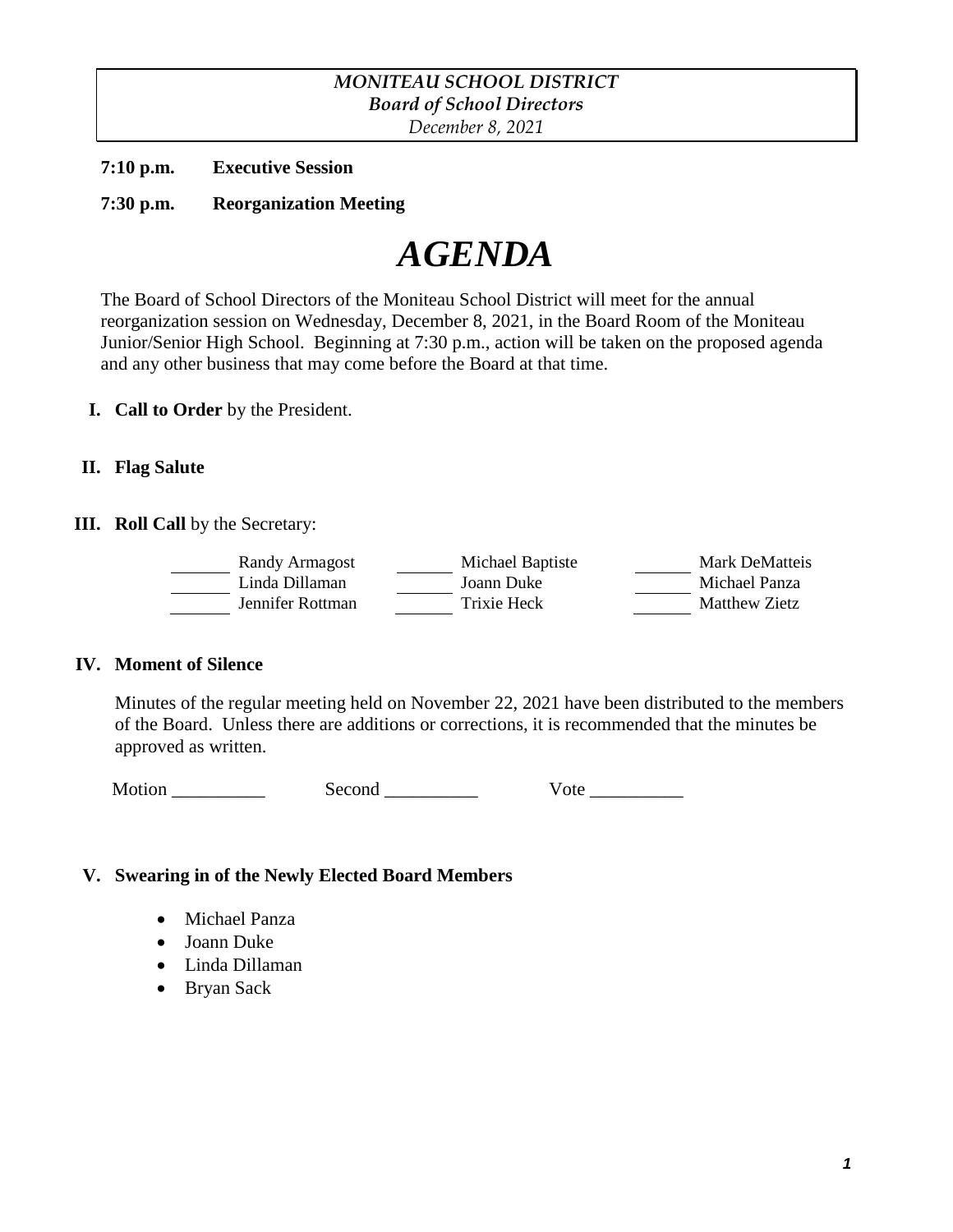# **VI. Reorganization Items**

1. Recommend appointment of the District Solicitor as temporary President until the new Board President is elected.

|        | Motion                                                                                                                                                                                                                                                                                                       |                                                                                                                                                                                                                                                    | $Vote$ <sub>____________</sub>                                                                                                                                               |
|--------|--------------------------------------------------------------------------------------------------------------------------------------------------------------------------------------------------------------------------------------------------------------------------------------------------------------|----------------------------------------------------------------------------------------------------------------------------------------------------------------------------------------------------------------------------------------------------|------------------------------------------------------------------------------------------------------------------------------------------------------------------------------|
|        | 2. Election of Board President*                                                                                                                                                                                                                                                                              |                                                                                                                                                                                                                                                    |                                                                                                                                                                              |
|        |                                                                                                                                                                                                                                                                                                              |                                                                                                                                                                                                                                                    |                                                                                                                                                                              |
|        | direction of the meeting.                                                                                                                                                                                                                                                                                    |                                                                                                                                                                                                                                                    | * Newly elected President replaces District Solicitor as President and assumes                                                                                               |
|        | 3. Election of Board Vice-President                                                                                                                                                                                                                                                                          |                                                                                                                                                                                                                                                    |                                                                                                                                                                              |
|        |                                                                                                                                                                                                                                                                                                              |                                                                                                                                                                                                                                                    | $Vote$ <sub>____________</sub>                                                                                                                                               |
|        | 1. Legislative Liaison<br>2.<br><b>Building and Grounds Committee</b><br>3.<br>Curriculum Committee<br>4.<br>5. Policy Committee<br>6. Transportation Committee<br>7.<br>8. Finance Committee<br>10. Technology Committee<br>11. Act 48 Committee<br>12. Superintendent's Evaluation Committee<br>13. Safety | 4. Committee appointments – for information – (to be determined)<br>Support Personnel (MESP), Administrative issues<br>Athletic/Extracurricular Activities Committee<br>14. Board serves as a Standing Committee of the Whole on all other matters | Meet & Discuss Committee - Moniteau Education Association (MEA), Moniteau Education<br>9. Vocational/Technical Committee (Matthew Zietz & Michael Baptiste- term until 2022) |
|        | circulation for 2021.                                                                                                                                                                                                                                                                                        |                                                                                                                                                                                                                                                    | 5. Recommend the Butler Eagle be designated as Moniteau's newspaper of general                                                                                               |
|        | the 2022 school year.                                                                                                                                                                                                                                                                                        |                                                                                                                                                                                                                                                    | 6. Dillon McCandless King Coulter & Graham as District's Attorney and Solicitor for                                                                                          |
| Motion |                                                                                                                                                                                                                                                                                                              | Second                                                                                                                                                                                                                                             | Vote                                                                                                                                                                         |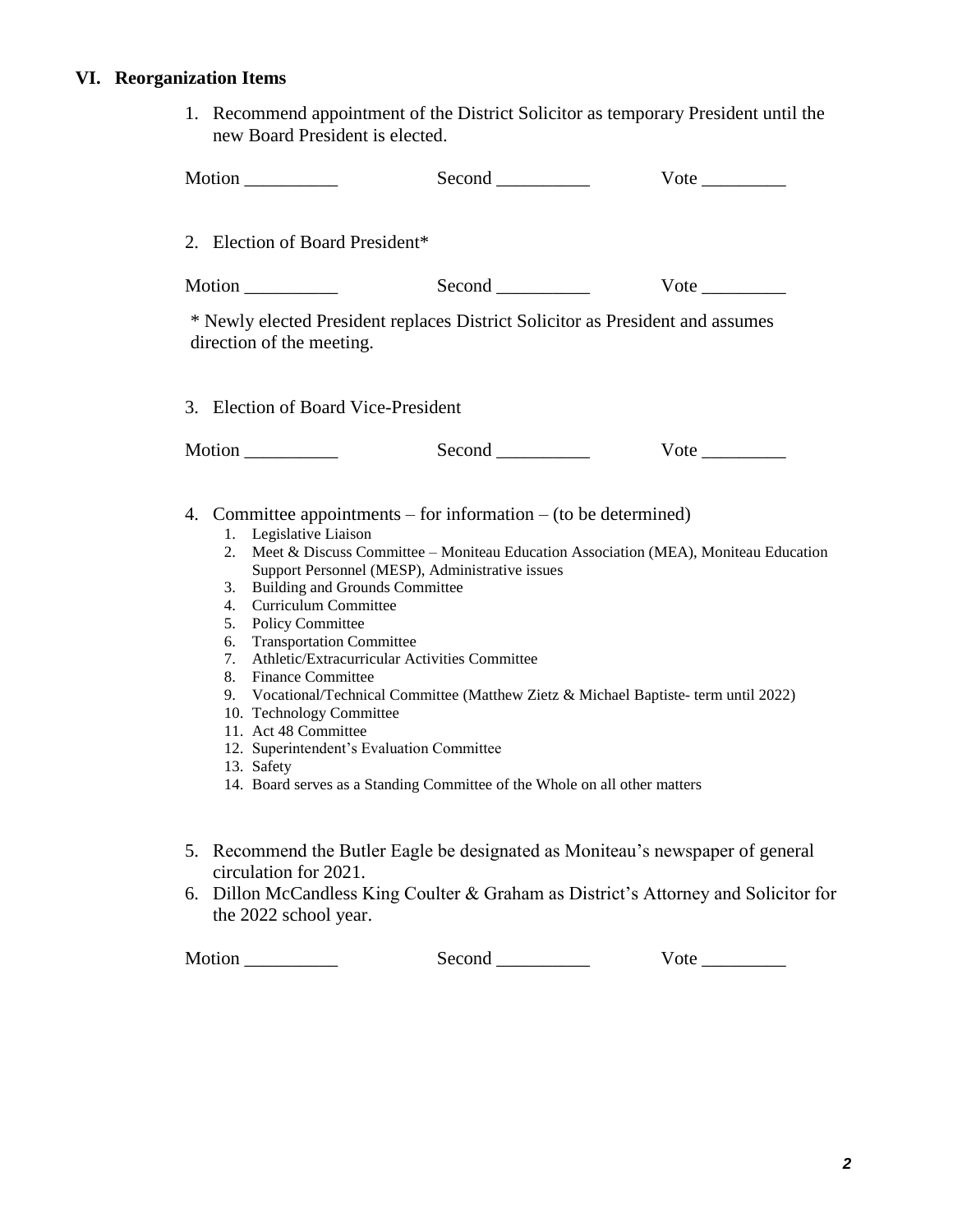### **VII. Recommend the following dates for the work sessions and regular meetings of the Board for 2022, with all meetings commencing at 7:00 p.m. (\*Reorganization meeting 7:30 p.m.)**

| January 10, 2022      | Work Session                        |
|-----------------------|-------------------------------------|
| January 24, 2022      | <b>Regular Board Meeting</b>        |
| February 14, 2022     | Work Session                        |
| February 28, 2022     | <b>Regular Board Meeting</b>        |
| March 14, 2022        | <b>Work Session</b>                 |
| March 28, 2022        | <b>Regular Board Meeting</b>        |
| April 11, 2022        | <b>Work Session</b>                 |
| April 25, 2022        | <b>Regular Board Meeting</b>        |
| May 9, 2022           | <b>Work Session</b>                 |
| May 23, 2022          | <b>Regular Board Meeting</b>        |
| June 13, 2022         | Work Session                        |
| June 27, 2022         | <b>Regular Board Meeting</b>        |
| *July 18, 2022        | <b>Regular Board Meeting</b>        |
| <b>August 8, 2022</b> | <b>Work Session</b>                 |
| August 22, 2022       | <b>Regular Board Meeting</b>        |
| September 12, 2022    | <b>Work Session</b>                 |
| September 26, 2022    | <b>Regular Board Meeting</b>        |
| October 10, 2022      | <b>Work Session</b>                 |
| October 24, 2022      | <b>Regular Board Meeting</b>        |
| November 14, 2022     | <b>Work Session</b>                 |
| November 28, 2022     | <b>Regular Board Meeting</b>        |
| *December $7,2022$    | <b>Reorganization Board Meeting</b> |

#### Work Sessions and Regular Meetings of the Board for 2022

\*Meetings are held on the second and fourth Monday of each month beginning at 7:00 p.m., with the exception of the one July Board meeting moved to the third Monday and the Reorganization Meeting held on the first Wednesday of the first full week in December at 7:30 p.m.

|        | Recommend the Board approve Reorganization Items. |      |  |
|--------|---------------------------------------------------|------|--|
| Motion | Second                                            | Vote |  |

#### **VIII. Communications**

A. Public Communications

#### B. Reports of Board Sub-Committees

- 
- 
- 
- 
- 5. Policy Committee 11. Act 48 Committee
- 
- 1. Legislative 7. Athletic/Extracurricular Activities Committee
- 2. Meet & Discuss 8. Finance Committee
- 3. Buildings and Grounds 9. Vocational/Technical Committee
- 4. Curriculum Committee 10. Technology Committee
	-
- 6. Transportation Committee 12. Superintendent's Evaluation Committee
	- 13. Safety
- C. Staff Communications
- D. Superintendents Report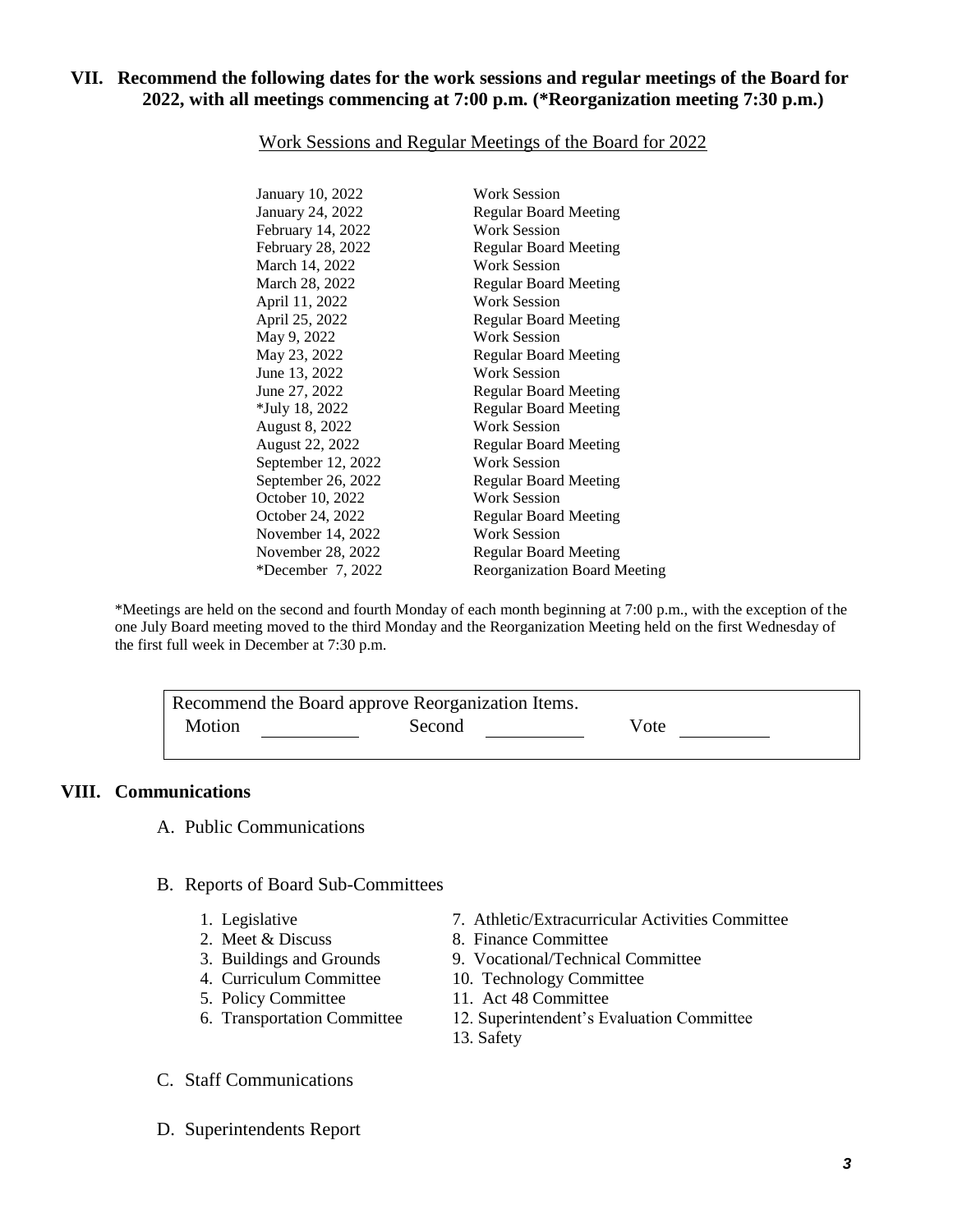# **X. Personnel**

Recommend the Board Approve:

- 1. The creation of Jr. High Baseball and Jr. High Softball teams for the 2021-2022, 2022-2023 and 2023-2024 school years. The only cost to the district is for district owned facilities with all other costs bourne by the community/sponsoring organization.
- 2. Margaret Burdick as the Board of School Directors Board Secretary for the 2022 school year.
- 3. Emily Schnell as a Substitute Teacher for the 2021-2022 school year, pending receipt of all necessary paperwork.
- 4. Brett Hardy as a Substitute Teacher for the 2021-2022 school year, pending receipt of all necessary paperwork.
- 5. Kelly O'Malley as an extended day teacher at Dassa McKinney Elementary for the 2021-2022 school year.
- 6. Retroactively approve Stephannie Cress as of November 30, 2021 for the position of a substitute secretary for the 2021-2022 school year. All paperwork is on file.
- 7. Resignation of Jacquie Tedeski as the Head Fall Spirit Cheer Coach and approve the posting of the position.
- 8. Clarence Stewart as a bus monitor for the 2021-2022 school year, pending receipt of all necessary paperwork.
- 9. The following individuals as volunteers for the 2021-2022 school year, pending receipt of all necessary paperwork.

| <b>Emily Moore</b>  | Dassa Parties & Chaperone |
|---------------------|---------------------------|
| Elizabeth Cogswell  | Dassa Parties & Chaperone |
| <b>Stacey Glenn</b> | Dassa Parties & Chaperone |
| Natalie Christie    | Dassa Parties & Chaperone |
| Melissa Eckenrode   | Dassa Parties & Chaperone |

10. The following individuals as Moniteau High School Extended Day Instructors for the 2021-2022 school year.

| Kate Alessio                                       | Melissa Baker                                 |
|----------------------------------------------------|-----------------------------------------------|
| Zach Hefferan                                      | Milann Karnes                                 |
| Christine King                                     | Rachel Marra                                  |
| Pam Robinson                                       | Jeff Smith                                    |
| Chuck Burraway - Substitute Extended Day Position  | Amanda James-Substitute Extended Day Position |
| Lauren Nussbaumer-Substitute Extended Day Position |                                               |

|        | Recommend the Board approve Personnel Items. |      |
|--------|----------------------------------------------|------|
| Motion | Second                                       | Vote |

# **XI. Conference Requests**

Recommend the Board approve:

- 1. Heather Baptiste & Danielle Milligan to *Winter Academy: Live Online Kagan Cooperative Learning* on February 18, 2022 at a cost of\$1516 to the district.
- 2. Jeff Campbell to *PA Rural Water Association Annual Conference* on March 22-23, 2022 at a cost of \$712.00 to the district.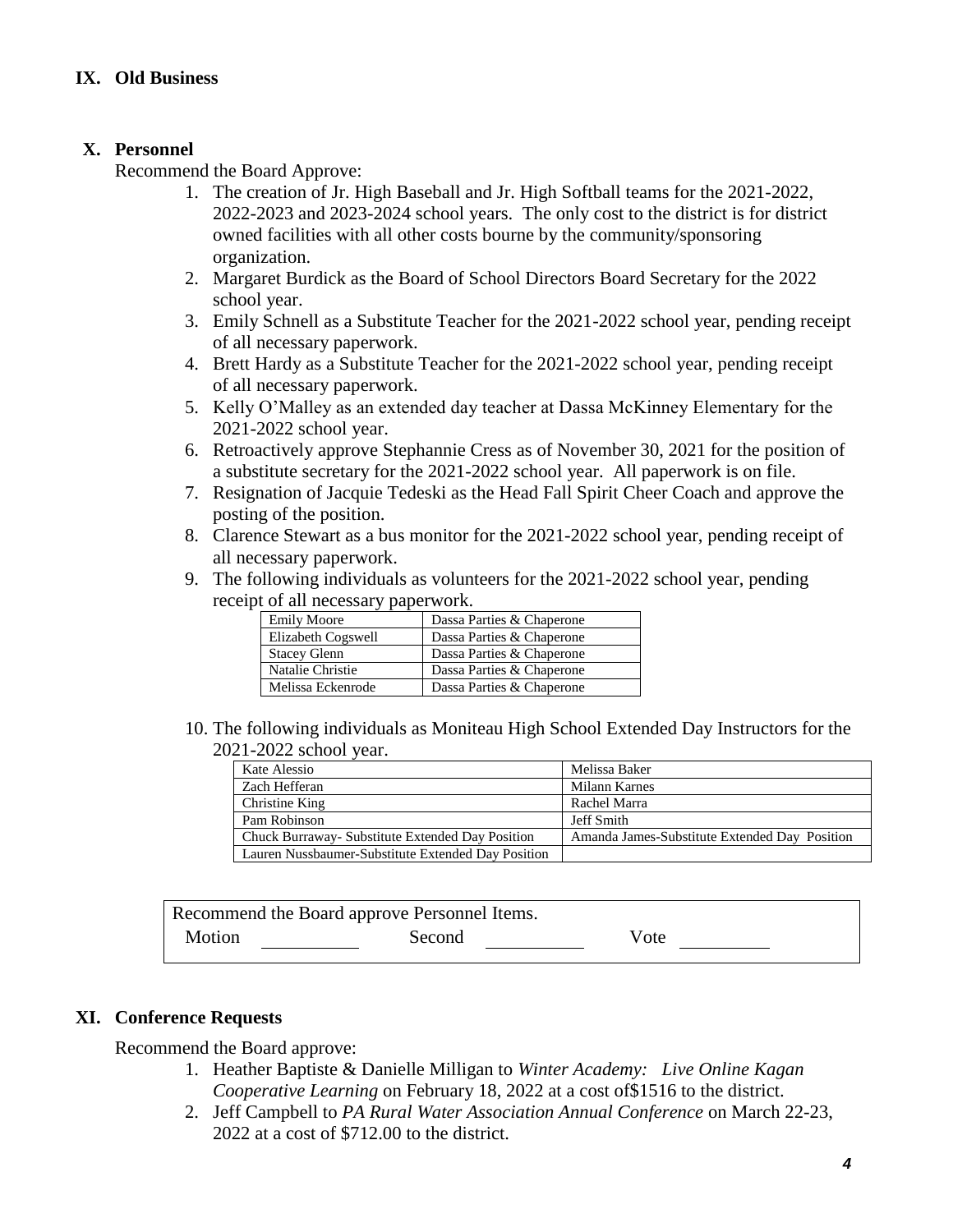# **XII. Field Trip Requests**

Recommend the Board approve:

- 1. Approximately 7-9 Goals students to Slippery Rock University, Slippery Rock, PA on December 15, 2021 for a Ling Tournament at a cost of \$110 to the district.
- 2. Approximately 7-9 Goals students to Slippery Rock University, Slippery Rock, PA on January 13, 2022 for a Presidents competition at a cost of \$110 to the district.
- 3. Approximately 7-9 Goals students to Slippery Rock University, Slippery Rock, PA on February 16, 2022 for a Equations Competition at a cost of \$110 to the district.
- 4. Approximately 106 Kindergarten students and teachers to Jennings Environmental Education Center on May 13, 2022 at no cost to the district.
- 5. Approximately 17 band students to Dassa McKinney Elementary on December 22, 2021 for Christmas Caroling at no cost to the district if vans are available.

|        | Recommend the Board approve Field Trip Items. |      |
|--------|-----------------------------------------------|------|
| Motion | Second                                        | Vote |

### **XIII. Miscellaneous New Business**

Recommend the Board approve:

1. As recommended by the teachers and administration, we are requesting a motion for board approval to purchase the mathematics curriculum series from Houghton Mifflin Harcourt: Into Math K-8  $\&$  Waggle Math, for a duration of six years. This motion is not to exceed the \$240,789.39 quote provided by Houghton Mifflin Harcourt.

The amount of \$89,200 (\$29,733 being distributed during the 2021-2022 and 2022- 2023 school years and \$29,732 during the 2023-2024 school year) has been dedicated from the ARP-ESSER funding. The remaining \$151,589.39 will be taken from the curriculum budget.

| Recommend the Board approve Miscellaneous New Business Items. |        |      |  |
|---------------------------------------------------------------|--------|------|--|
| <b>Motion</b>                                                 | Second | Vote |  |

### **XIV. Finances**

Recommend the Board approve:

1. Recommend the Board authorize the Business Manager to pay December 2021 bills. The December 2021 bills will be brought to the Board in January 2022 for review and ratification/approval. (Note: This is necessary because the payment due dates on invoices fall before the scheduled board meetings).